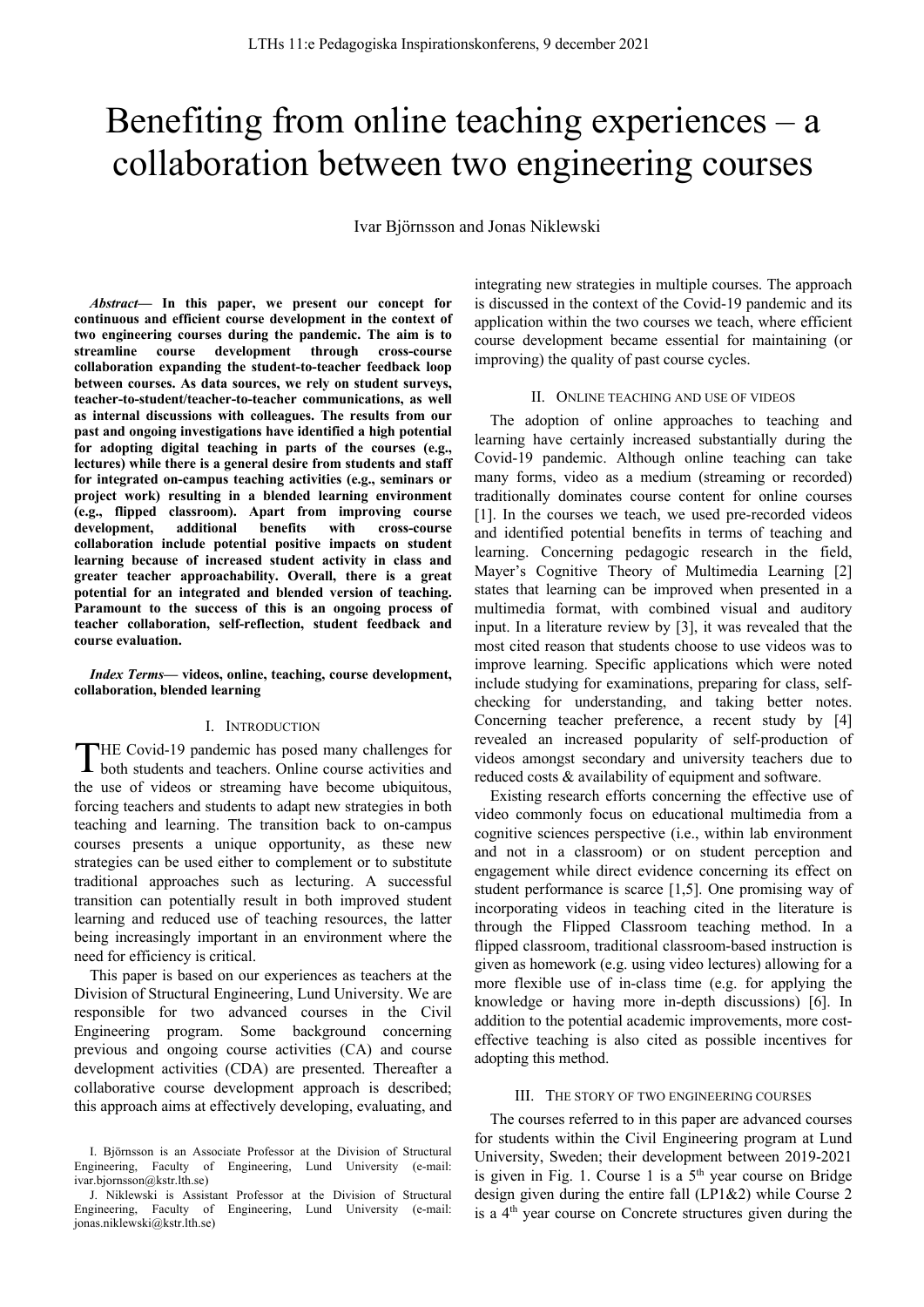

Fig. 1. An overview of course activities, course development activities (CDA) and student feedback for the two courses from 2019 until 2021. During 2020 significant changes were introduced (pre-recorded videos, online teaching) along with mid-course evaluations; these supported the third course iterations in 2021 where a cross-course collaboration approach was adopted; see Fig. 2.

second quarter of the fall term (LP2). In 2019, course activities (CA) within both courses included on-campus lectures, exercise classes, project work and written examinations; Course 2 also included a lab assignment. Course development activities (CDA), which we define as any change to the preceding course iteration, would take place in response to the previous year's course evaluation and teacher reflections (including course evaluation questionnaires, CEQ). Specific changes were, however, often limited to updating lecture slides, altering portions of project assignments, etc.

In spring 2020, restrictions concerning teaching at Lund University were introduced and by mid-fall all teaching (with some exceptions) was held online. In Course 1 a conscious decision was made to have pre-recorded video lectures while exercise classes (which involved industry practitioners helping the students) were held on-campus with the option of attending online. When Course 2 started, online teaching was effectively a requirement and lectures were pre-recorded while online exercise classes and consultations were also provided. Both courses required significant work in relation to previous years and CDAs included: recording/editing lectures and/or exercises; organizing online/hybrid teaching and learning activities; preparing/administering online labs and/or examinations.

Although the workload was high during 2020, we identified some potential for using the developed course materials (e.g., videos) in future course iterations and specifically for adopting a blended teaching and learning approach (e.g., flipped classroom). To aid us with our efforts, student surveys were created investigating the course participants attitudes and perceptions towards online, on-campus and blended course formats. Formal and informal discussions were also carried out with colleagues to gain additional insight.

The end-of-course survey results from 2020 for both courses showed that the students were overall very satisfied, although there was a clear desire for returning to on-campus activities. In fact, the CEQ of Course 2 improved on all relevant accounts from the year prior. While this might imply that students prefer the digital version, the results may in part be attributed to the students experiencing a smooth transition to digital teaching *relative* to other courses. In the other survey, about half of the respondents noted the flexible nature of recorded video (not having to follow a fixed schedule and being able to rewind and adjust playback speed) as a positive aspect. However, this aspect was also mentioned as a flaw in the online course format; where some students prioritized other course work and only viewed the videos prior to the exam. Another interesting conclusion was the importance of the technical properties of videos such as length, video, and sound quality.

Concurrent with the easing of restriction in fall 2021 was the possibility to incorporate more on-campus activities. This allowed for utilizing digital teaching material from the previous year without having an online course. A flipped classroom approach was adopted in both courses based on the positive feedback to this approach from the surveys and with support from the literature [6]. Specifically, this consisted of online pre-recorded video lecture series which were to be viewed prior to voluntary on-campus seminars (online participation also possible). This was approach also addressed one of the cited limitations of pre-recorded video, namely, the lack of structure. In addition to changing course formats, we also decided to become actively engaged in each other's courses and CDAs.

At the time of writing this paper, the courses are ongoing although a preliminary evaluation (based on a mid-course survey in Course 1) indicates that the students are very satisfied with the new course format. Nearly all the students have attended each seminar (mostly on-campus) and watched the relevant videos prior. In class, we presented the findings of the mid-course survey, our own reflections as well as some plans for future changes, e.g., in the seminar format. In this way we extended collaboration of CDAs to include direct student participation; an effort we felt was appreciated. The most current seminar format, which has received positive feedback, utilizes an online interactive presentation tool *Mentimeter* (www.mentimeter.com). In Course 2, we plan to continue our collaborative approach,